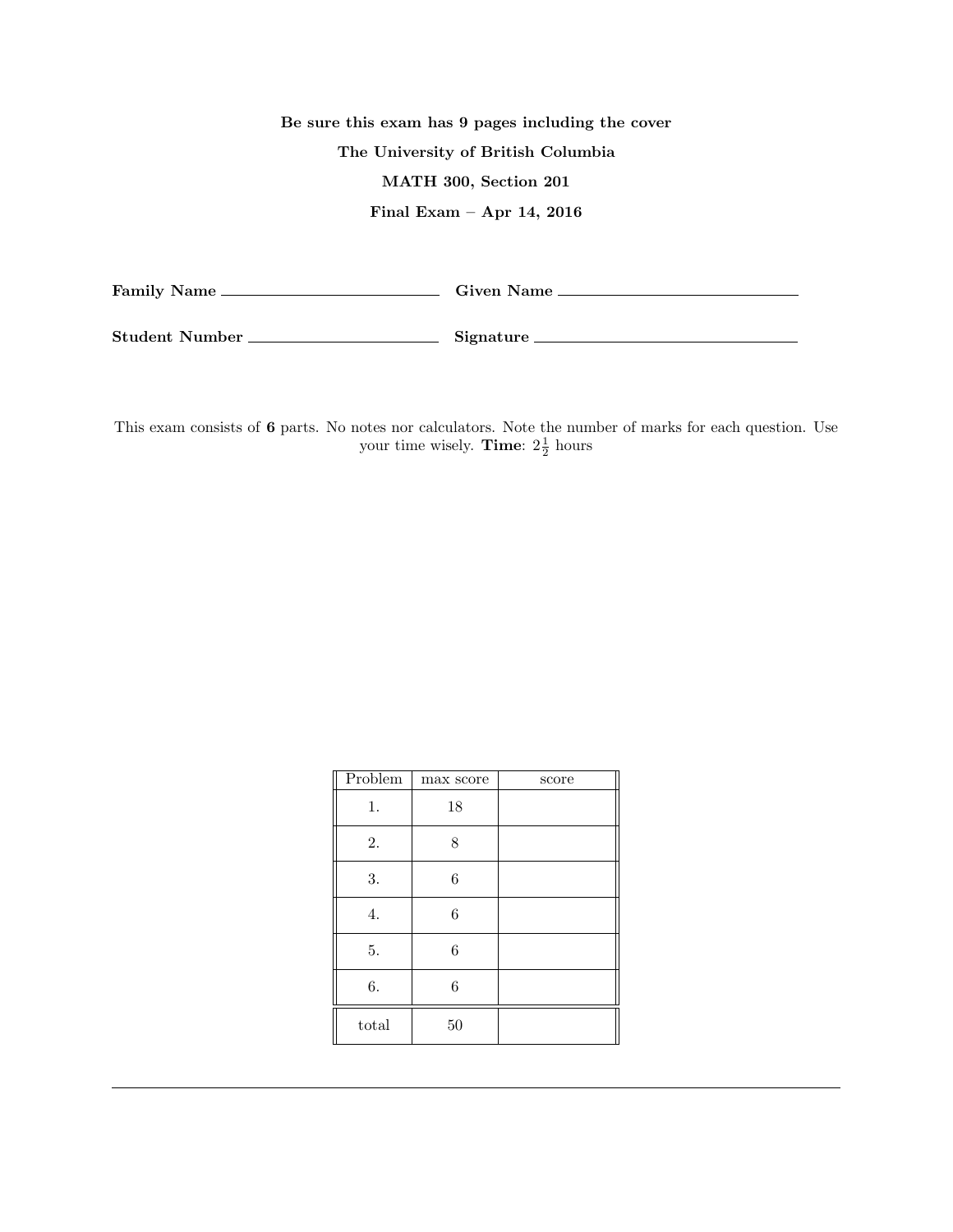- (18 points) 1. Do the following short answer questions. Check your answer very carefully. (Work will be considered for this problem).
- (3 points) (a) Find all roots to the equation  $(z+1)^{10} = z^{10}$ .

(3 points) (b) Let  $f(z) = \frac{1}{z^3(z-i)^2}$ . Then the residue of f at  $z = i$ , denoted as  $\text{Res}(f; i)$  is

(b)

(3 points) (c) Find a branch of  $\log(z^2 + iz - 3)$  such that it is analytic at  $z = i$ , and find its derivative at  $z = i$ .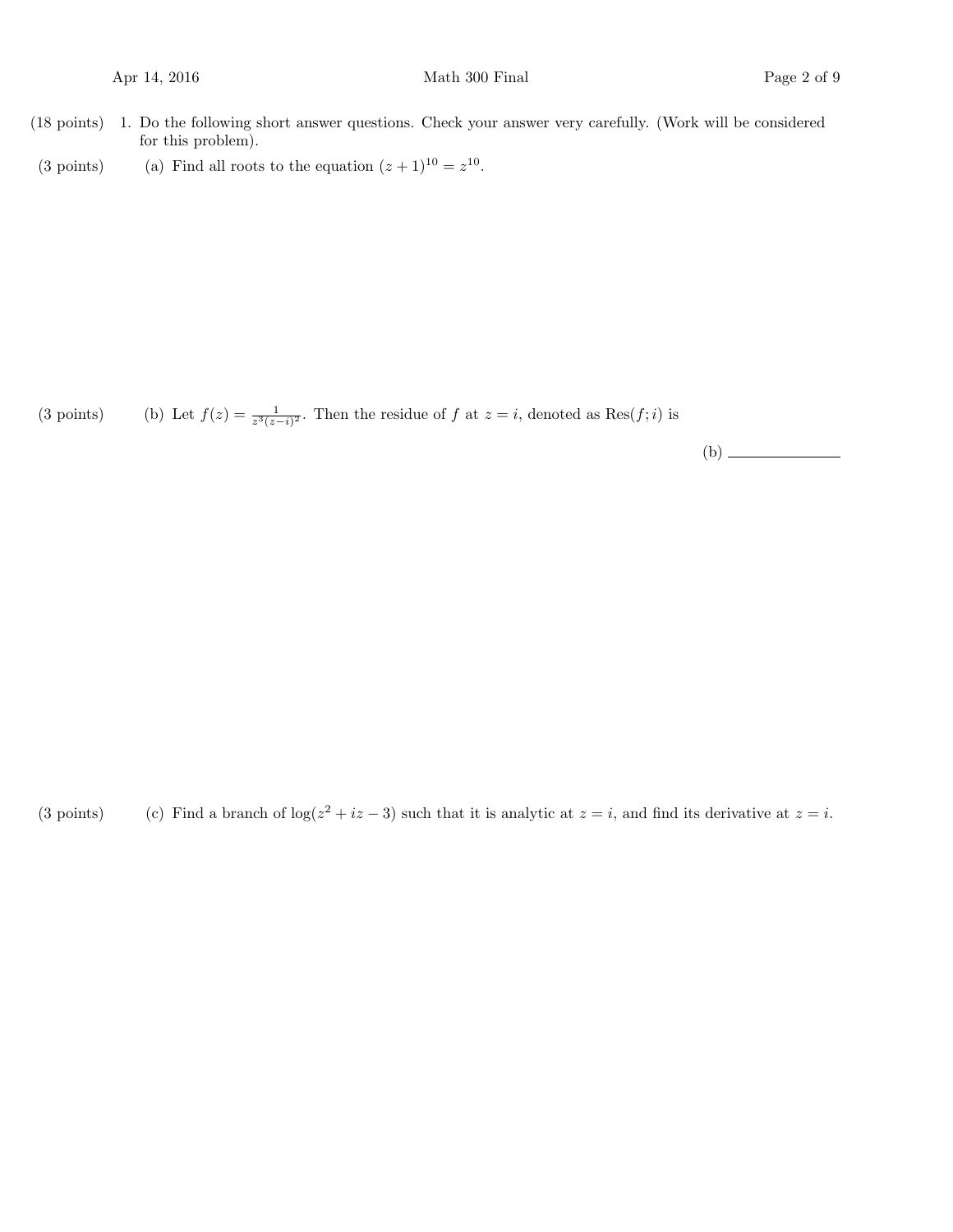(3 points) (d) Compute  $\int_{\Gamma} \frac{z-i}{z^3+4z^2} dz$  where  $\Gamma$  is the circle  $|z|=10$  traversed once counterclockwise.

(3 points) (e) Compute  $\int_{\Gamma} z^{\frac{1}{2}} dz$  for the principal branch of  $z^{\frac{1}{2}}$  along the line segment going from  $\pi$  to *i*.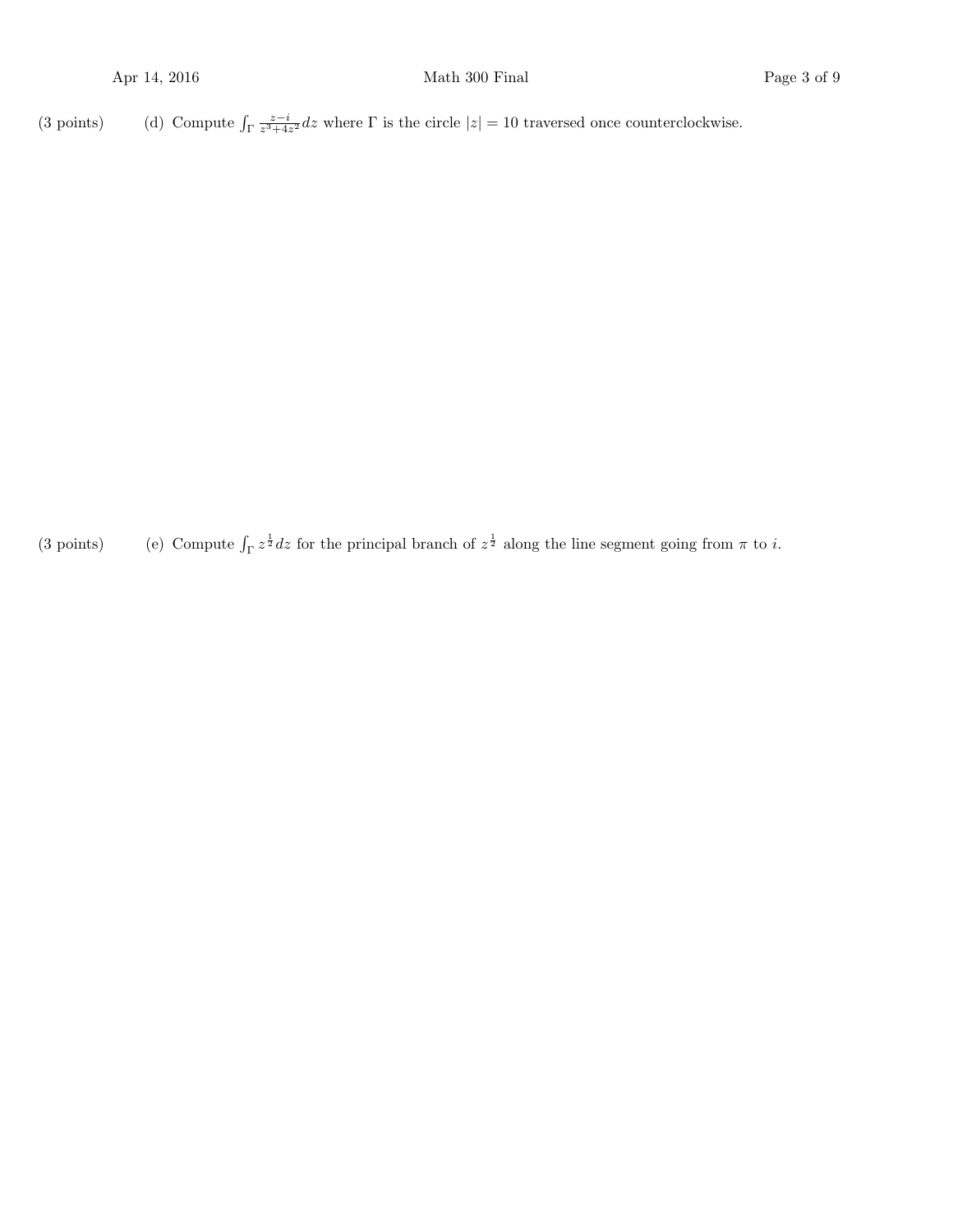(3 points) (f) Compute  $\int_{\Gamma} \frac{z^7}{(2 \cos z - 1)} dz$  $\frac{z^7}{(2\cos z - 2 + z^2)^2}$  dz where  $\Gamma$  is the circle  $|z| = \frac{1}{100}$  traversed once counterclockwise.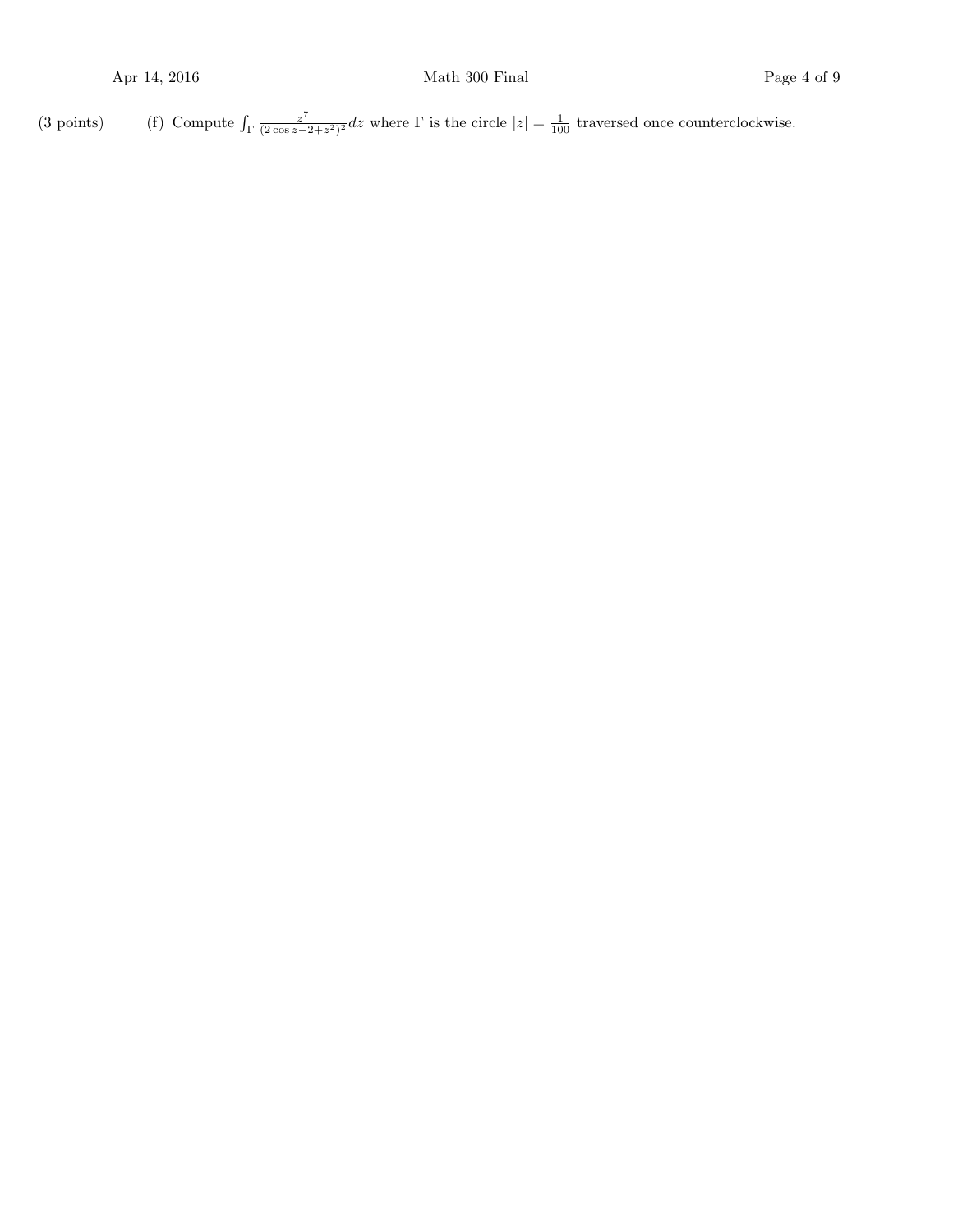- (8 points) 2. Do the following questions. You must write clearly your arguments and justify.
- (4 points) (a) If a complex-valued function f is analytic in  $1 \le |z| \le 2$ ,  $|f(z)| \le 3$  on  $|z| = 1$ ,  $|f(z)| \le 12$  on  $|z| = 2$ , prove that  $|f(z)| \leq 3|z|^2$  for all  $1 \leq |z| \leq 2$ .

(4 points) (b) Does there exist a function  $F(z)$  analytic in the annulus  $D: 1 < |z| < 2$  such that  $F'(z) = 1/z$  for all  $z \in D$ ? If yes construct such a function and justify. If no give a proof.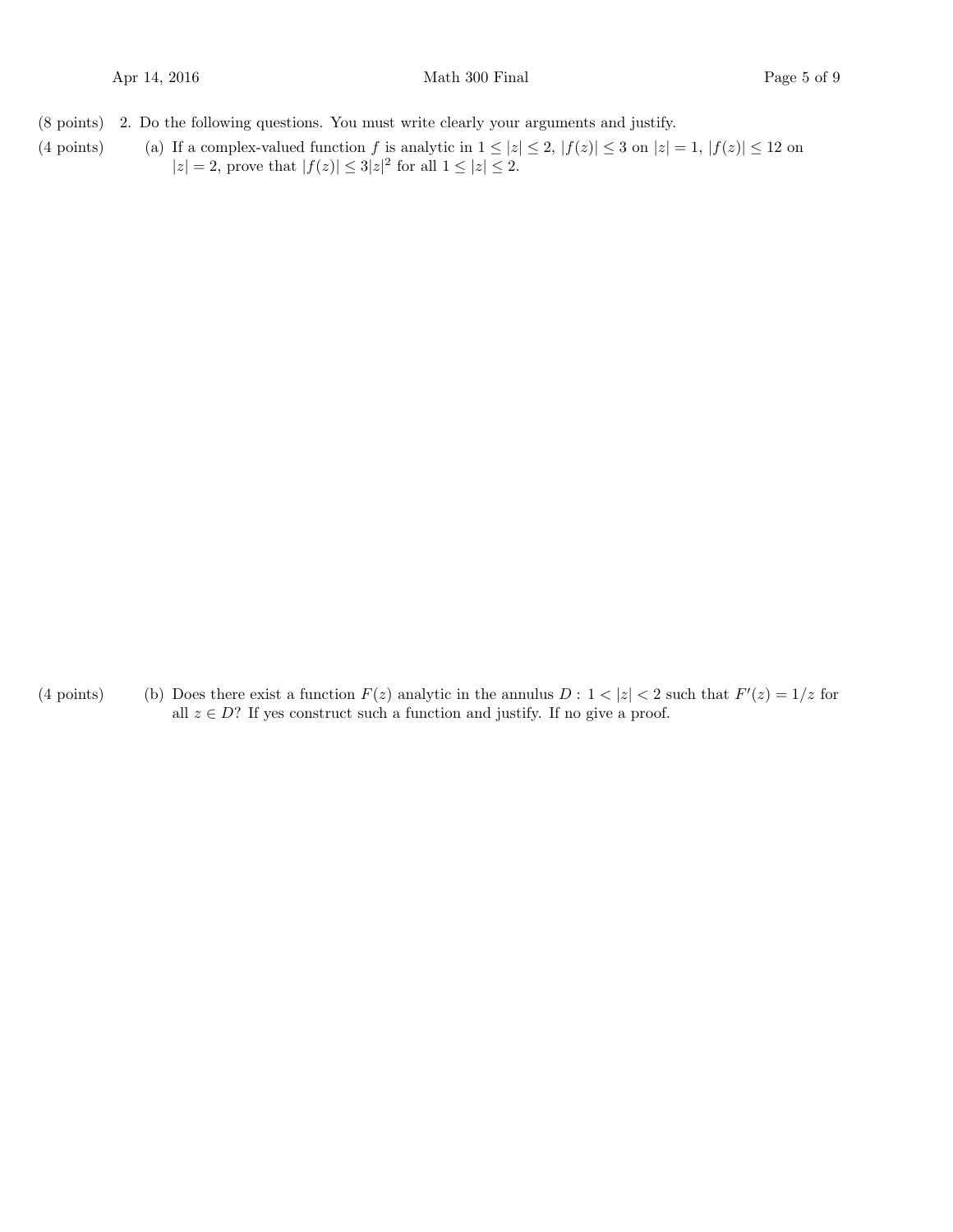- $(6 \text{ points})$  3. Find the Laurent series for the following functions in the specified domains. You must write out explicitly the first four terms.
	- a)  $\frac{z}{z^2-z-2}$ , for  $1 < |z| < 2$ ; b)  $\frac{1}{e^z-1}$ , for  $0 < |z| < 2\pi$ .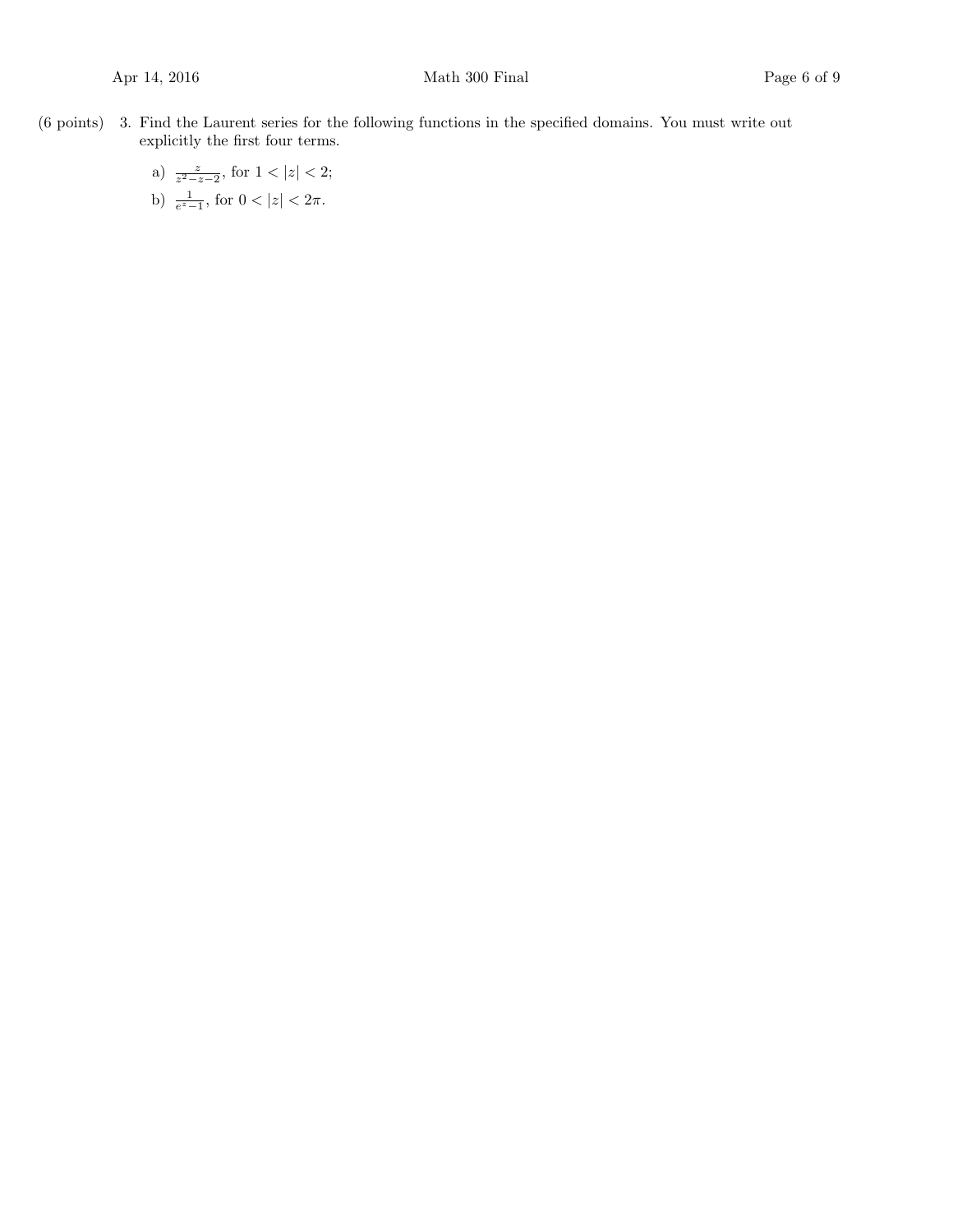(6 points) 4. By using the method of contour integrals, compute  $\int_{-\infty}^{\infty}$ 0  $x^6$  $\frac{x}{(x^4+1)^2}$  dx. (Solutions obtained by other methods will not receive any credit!)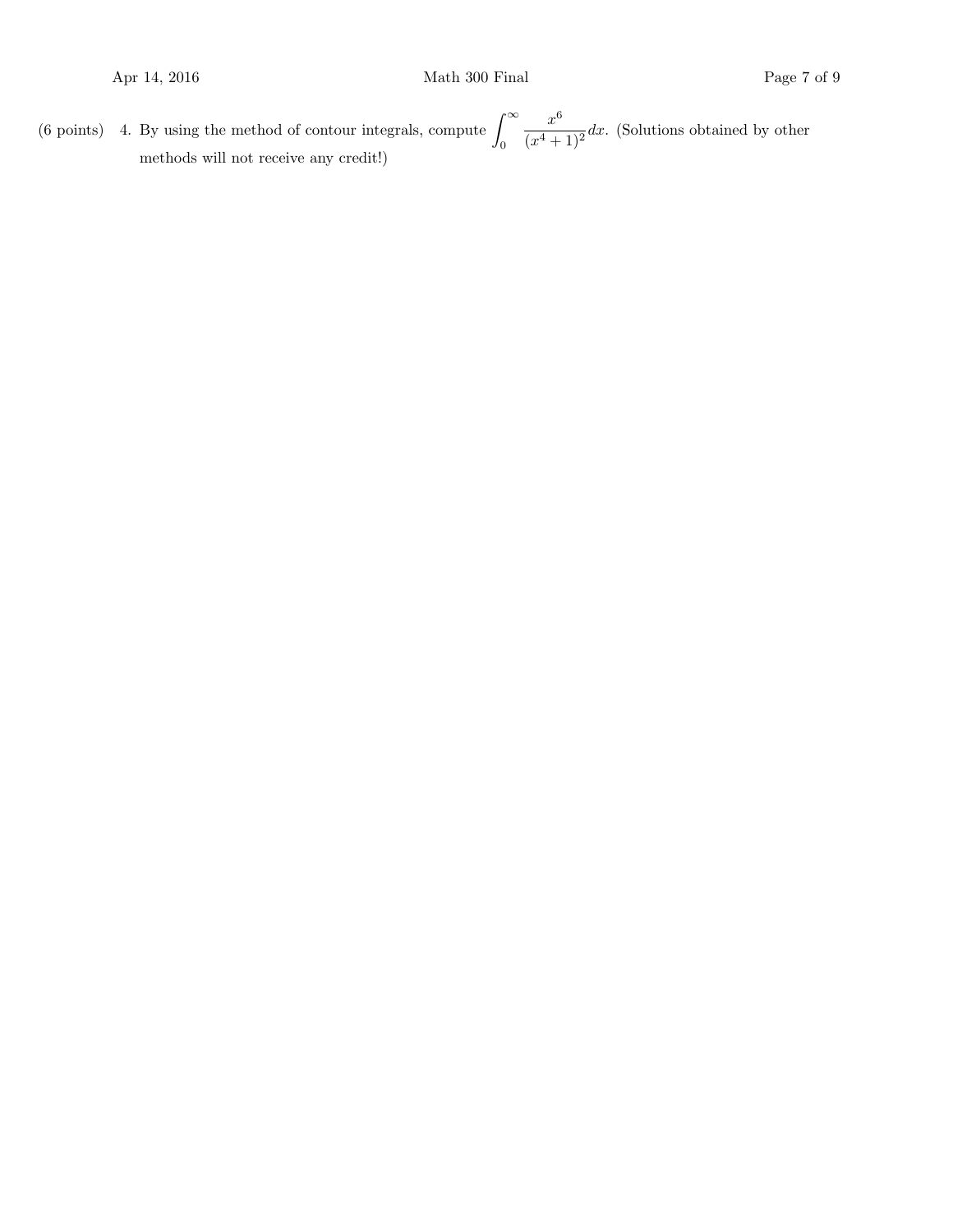(6 points) 5. By using the theory of residues, compute p. v.  $\int_{-\infty}^{\infty}$ −∞  $x \sin x$  $\frac{x \sin x}{x^2 - 2x + 10} dx.$